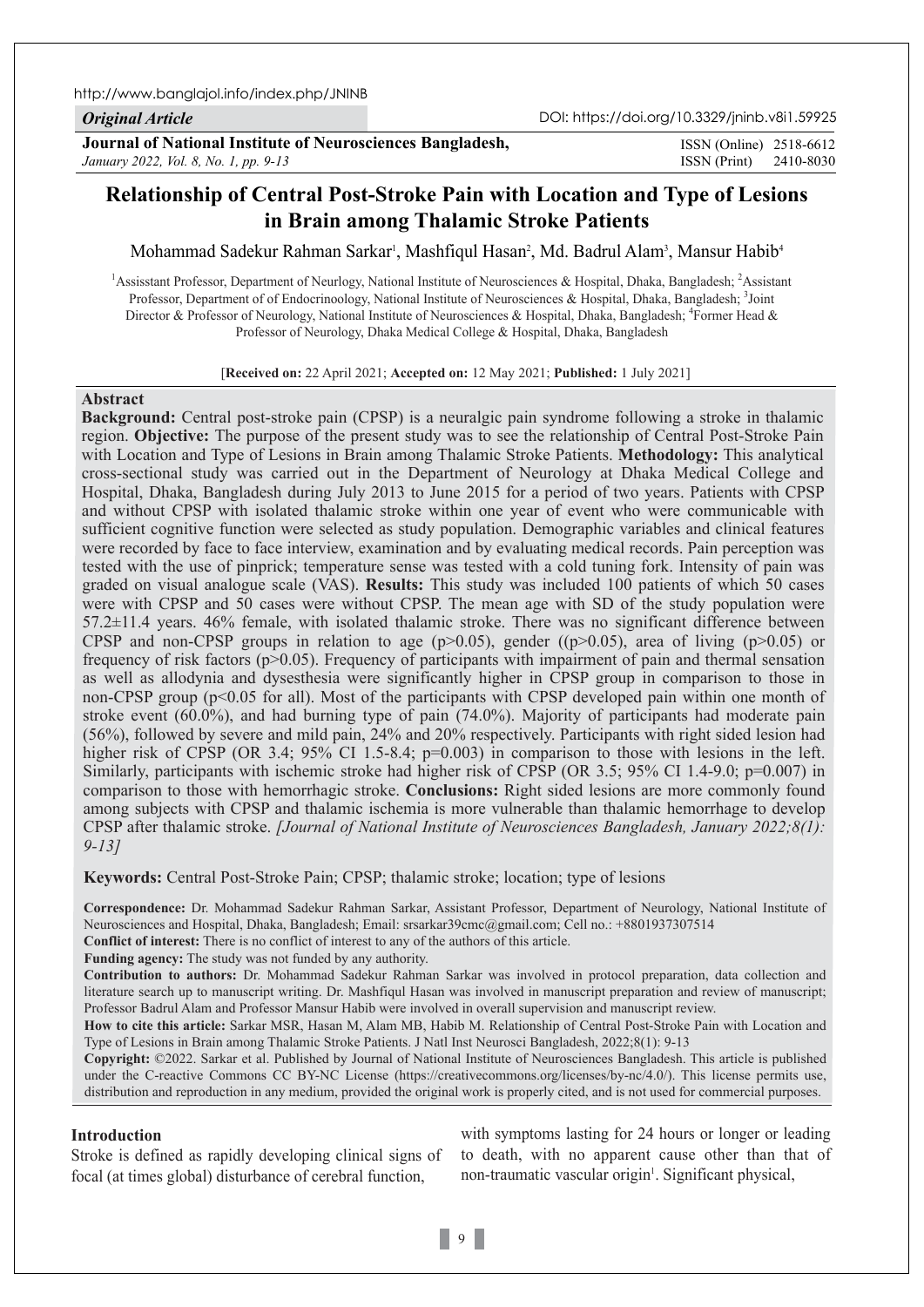emotional, and cognitive disabilities are caused by it, accounting for 3.6% of the total disability-adjusted life years (DALYs). Stroke is one of the 10 leading cause of disability irrespective of the development status of countries<sup>2</sup>. Prevalence of stroke in Bangladesh is approximately 3 per 1000 person-year overall and 10 per 1000 person-year in people aged 70 years or more<sup>3</sup>. Seven percent of all stroke patients have been reported to have isolated thalamic stroke<sup>4</sup>.

Chronic pain is common in stroke patients<sup>5</sup>. Patient with stroke may suffer from a range of pain types such as central post-stroke pain (CPSP), hemiplegic shoulder pain, musculoskeletal pain or headache<sup>6</sup>. The term CPSP, is a type of neuropathic pain, caused by damage to the central nervous system following cerebrovascular accident<sup>5</sup>. The reported prevalence of CPSP varies from 8% to 35% in literatures7 . Lesions involving the spinothalamic and sparing of proprioceptive pathways at any level of the neuroaxis including the medulla, pons, midbrain, thalamus, sub-cortical white matter and the cortex may produce CPSP syndrome. However, the thalamus and brainstem are common sites for CPSP; 8.0% to 16.0% of thalamic stroke may lead to chronic pain. The frequency of pain after a geniculothalamic artery stroke is even higher (13%-59%) and right-sided lesions predominate among reported cases of the thalamic pain syndrome<sup>8</sup>. In studies reported consecutive patient with CPSP, thalamic lesions account for 33.0% to 47.0% of cases. Electrophysiologic evidence suggests that thalamic processing is a key element in the generation of central pain even when the injury is distant from the thalamus. Sensory loss of spinothalamic modalities is consider necessary for the development of CPSP9 . The exact pathogenesis of CPSP is not yet known. However, it has been suggested that hyperexcitation in the damaged sensory pathways, damage to the central inhibitory pathways, or a combination of the two may be responsible for the onset of CPSP. Thalamic hemorrhage constitutes 6% to 25% of intracerebral hemorrhages<sup>10</sup>. Clinical presentation of thalamic hemorrhage in the form of a lacunar syndrome is very rare and pure sensory stroke is classically due to a small (lacunar) thalamic infarction $11$ .

CPSP is associated with significant morbidity. Assessment of the risk of CPSP is an important part in the management of stroke as pain is commonly a great burden to the patient, even when the intensity is low. It can reduce quality of life in patients who have had stroke, compromise rehabilitation, interfere with sleep, and lead to self-mutilation and even push patients to suicide<sup>12</sup>. Pain can develop immediately after stroke but

in many cases, the pain develops with a delay of weeks to months after the stroke<sup>4</sup>. This pain free interval after the stroke event theoretically opens the door for prophylactic pharmacological strategies and predictors would allow the early identification of patients at risk of developing CPSP of thalamic origin.

Post-stroke disability is a great burden in the society of Bangladesh. Many of them suffer from CPSP, which is overlooked most of the time, particularly in the elderly and aphasic patients. It is easy to diagnose CPSP by clinical examination in follow up visit which needs no cost. However, by proper diagnosis and treatment quality of life can be improved. So this study was intended to observe whether the CPSP of thalamic origin differed by location and type of stroke.

## **Methodology**

**Study Population & Settings:** This observational study was carried out in Department of Neurology of Dhaka Medical College and Hospital during July, 2013 to June, 2015. It included 100 patients (50 with CPSP and 50 without CPSP) with isolated thalamic stroke confirmed by CT scan of head and/or MRI of brain admitted in or attending to the stroke clinic and out-patient departments of Neurology and Internal Medicine, Dhaka Medical College and Hospital by purposive sampling. Patients who were communicable with sufficient cognitive function were included within one year of stroke event. Recurrent stroke patients were excluded from the study. Prior to the commencement of this study, the research protocol was approved by the Local Ethical Committee.

**Study Procedure:** Important demographic variables and risk factors were recorded by face to face interview and evaluating medical records. The onset of pain from the day of stroke was noted. Pain perception was tested with the use of pinprick, temperature sense was tested with a cold tuning fork. Sensation of each modality (pinprick and temperature) was graded as either normal or impaired using non-affected side as reference. Intensity of pain was graded on visual analogue scale (VAS). Patients were asked to indicate their worst self-perceived pain during the previous 48 hours period on a 0 to 100 mm VAS, marked at one end 'no pain' and at the other end 'worst imaginable pain'. VAS score was registered in 10-mm intervals, where 0 was defined as no pain, 10-30 as mild pain, 31-70 as moderate pain and 71-100 as severe pain (7). CPSP was considered present if the patient complained of unilateral pain occurring after the stroke episode and when peripheral, neurogenic or psychogenic origin for the pain was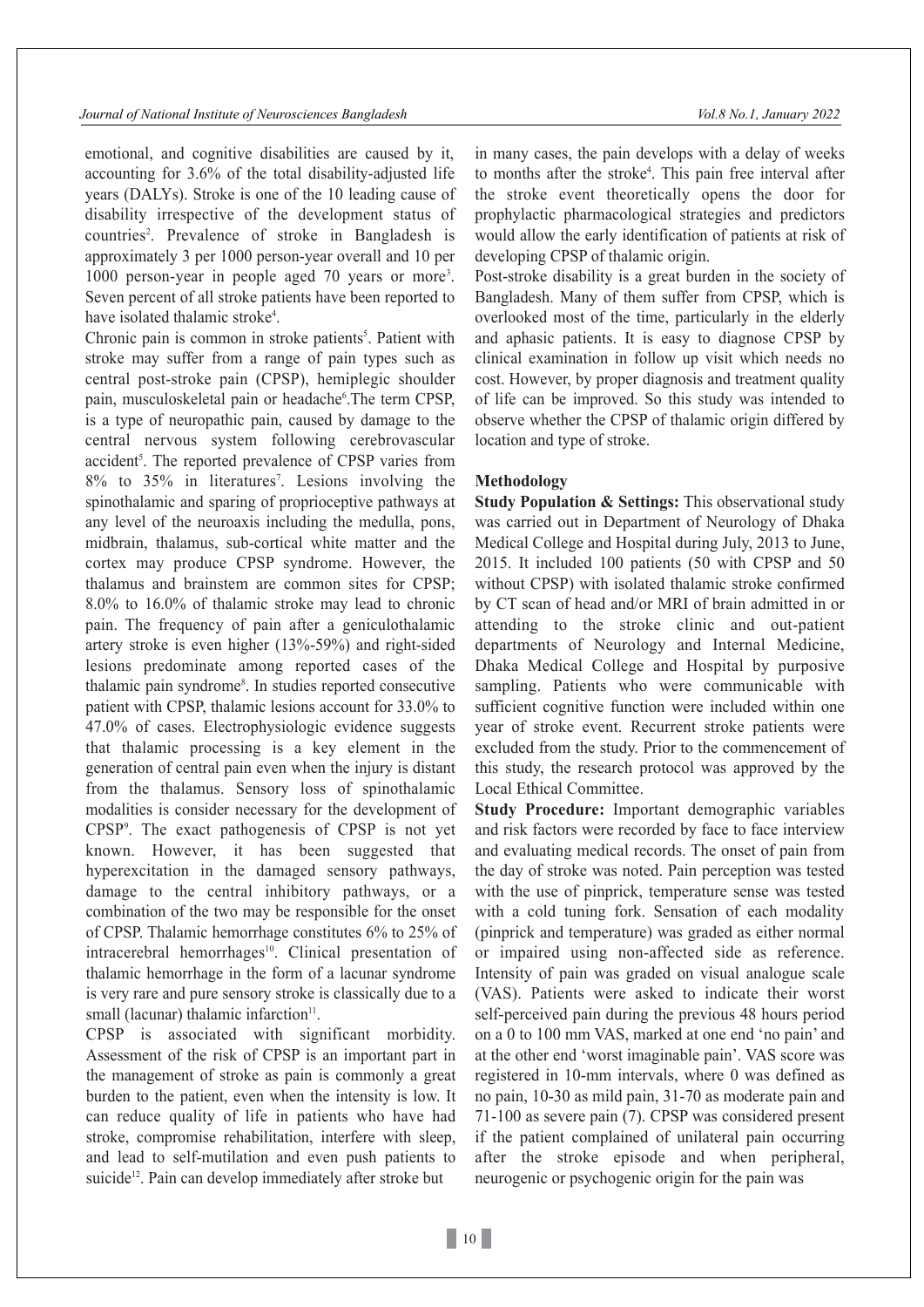*Relationship of Central Post-Stroke Pain with Location and Type of Lesions Sarkar et al*

## highly unlikely (5).

**Statistical analysis:** The data analysis was performed using standard statistical procedures (SPSS version 16). Quantitative data were expressed as mean and standard deviation while qualitative data were expressed as frequency and percentage. For continuous variables, comparison between groups was made by the Students T-test. Categorical variables were analyzed by the Chi-square test. Odds ratio with 95% confidence interval were calculated to see the risk of CPSP according to side and type of stroke. Statistical significance was accepted at p value 0.05.

## **Results**

Total 100 patients were included in this study of which 50 cases were with CPSP and 50 cases were without CPSP. The mean age with SD of the participants was  $57.2\pm11.4$  years. Most were male  $(54.0\%)$  and lived in rural area (65.0%). Hypertension was present in 78.0% participants followed by dyslipidemia (56%), smoking

(53%), heart disease (18%) and diabetes mellitus (14%). There was no significant difference between CPSP and non-CPSP groups in relation to age, gender, area of living or frequency of risk factors  $(p>0.05)$ (Table 1).

Frequency of participants with impairment of pain and thermal sensation as well as allodynia and dysesthesia were significantly higher in CPSP group in comparison to that in non-CPSP group  $(p<0.05$  for all). Features like motor weakness, hemiataxia, choreoathetosis and visual field defect had no significant difference in frequencies between two groups (p=not significant for all) (Table 2).

Most of the participants with CPSP developed pain within one month of stroke event (60%), while 36% cases developed pain within 1 week of stroke event followed by 20% cases in 1 to 6 months and additional 20.0% patients after 6 months. Most of the patients had

| Table 1: Demographic and clinical characteristics of the participants $(n=100)$ |  |  |  |  |  |  |  |
|---------------------------------------------------------------------------------|--|--|--|--|--|--|--|
|---------------------------------------------------------------------------------|--|--|--|--|--|--|--|

| <b>Parameters</b>         |        | <b>Groups</b>   |                   | <b>Total</b>    | P value |
|---------------------------|--------|-----------------|-------------------|-----------------|---------|
|                           |        | $CPSP(n=50)$    | Non-CPSP $(n=50)$ |                 |         |
| Mean Age (Mean±SD), Years |        | $56.9 \pm 11.8$ | $57.5 \pm 11.0$   | $57.2 \pm 11.4$ | 0.31    |
| <b>Sex</b>                | Male   | $28(56.0\%)$    | $26(52.0\%)$      | 54(54.0%)       | 0.68    |
|                           | Female | $22(44.0\%)$    | $24(48.0\%)$      | $46(46.0\%)$    | 0.29    |
| Residence                 | Rural  | $30(60.0\%)$    | $35(70.0\%)$      | $65(65.0\%)$    | 0.60    |
|                           | Urban  | $20(40.0\%)$    | $15(30.0\%)$      | $35(35.0\%)$    | 0.56    |
| Hypertension              |        | $40(80.0\%)$    | $38(76.0\%)$      | 78(78.0%)       | 0.52    |
| Diabetes mellitus         |        | $8(16.0\%)$     | $6(12.0\%)$       | $14(14.0\%)$    | 0.54    |
| Dyslipidemia              |        | $32(64.0\%)$    | $24(48.0\%)$      | $56(56.0\%)$    | 0.60    |
| Smoking                   |        | $28(56.0\%)$    | $25(50.0\%)$      | $53(53.0\%)$    | 0.69    |
| Heart disease             |        | $10(20.0\%)$    | $8(16.0\%)$       | 18(18%)         |         |
| <b>CKD</b>                |        | $4(8.0\%)$      | $3(6.0\%)$        | $7(7.0\%)$      |         |

p-value stands for comparison between CPSP and non-CPSP group; CPSP: Central post-stroke pain; CKD: Chronic kidney disease.

Table 2: Comparison of Clinical Abnormalities between Participants with or without CPSP

| <b>Characteristics</b>                   | <b>CPSP Group</b> | <b>Non CPSP Group</b> | P value |
|------------------------------------------|-------------------|-----------------------|---------|
|                                          | $(n=50)$          | $(n=50)$              |         |
| Impairment of pain (pin prick) sensation | $43(86.0\%)$      | $32(64.0\%)$          | 0.01    |
| Impairment of thermal sensation          | $42(84.0\%)$      | $31(62.0\%)$          | 0.01    |
| Allodynia                                | $43(86.0\%)$      | $10(20.0\%)$          | < 0.001 |
| Dysesthesia                              | $44(88.0\%)$      | $11(22.0\%)$          | < 0.001 |
| Motor weakness                           | $30(60.0\%)$      | 29(58.0%)             | 0.83    |
| Hemiataxia                               | $17(34.0\%)$      | $16(32.0\%)$          | 0.83    |
| Choreoathetosis                          | $5(10.0\%)$       | $3(6.0\%)$            | 0.46    |
| Visual field defect                      | $5(10.0\%)$       | $6(12.0\%)$           | 0.74    |

Within parentheses are percentages over column total; CPSP: Central post-stroke pain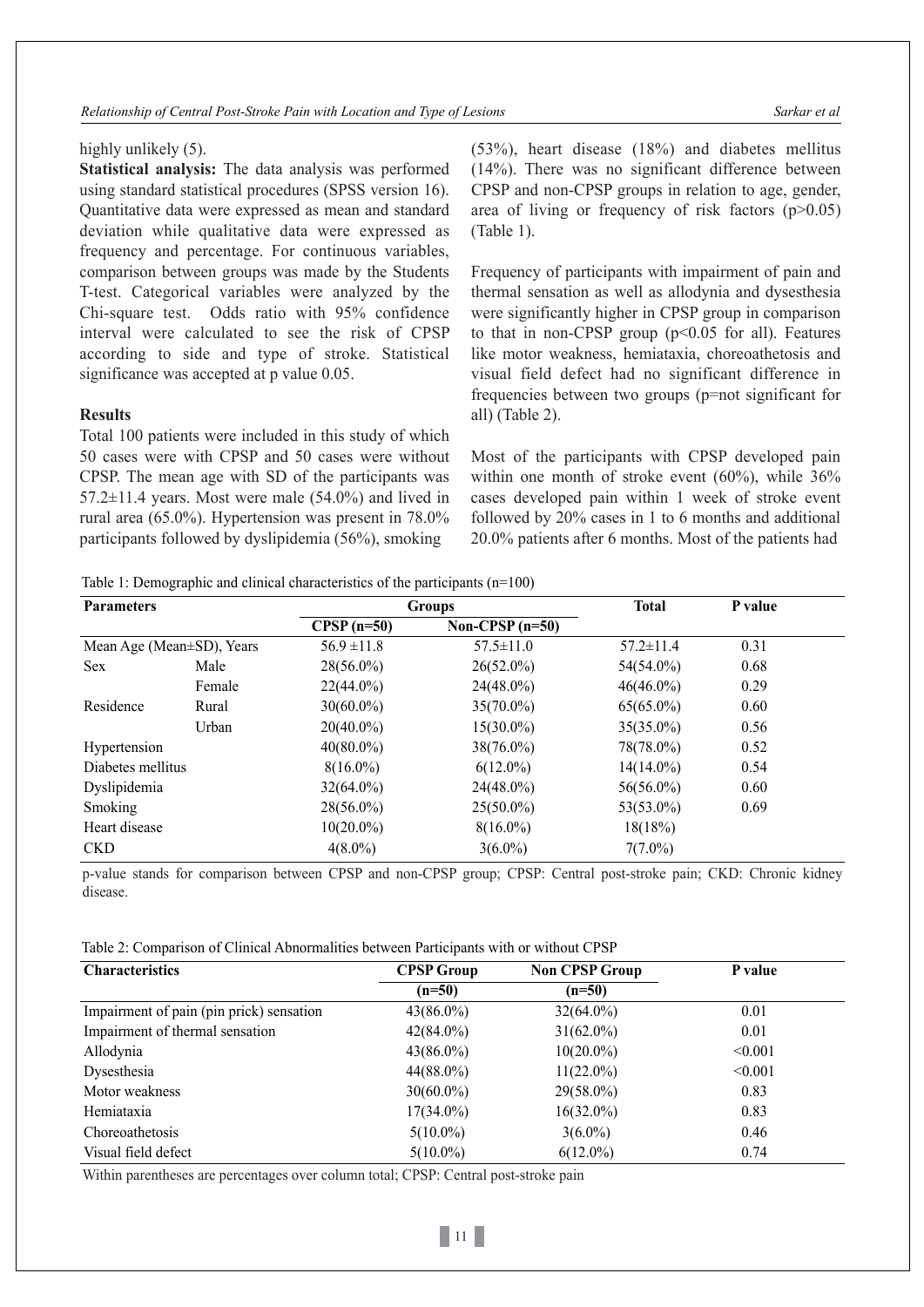#### *Journal of National Institute of Neurosciences Bangladesh Vol.8 No.1, January 2022*

burning type of pain (74%), followed by 16.0% cases non-specific pain and 10% cases in numbness. Most of patients had moderate pain 56.0% cases followed by severe pain in 24.0% cases and mild pain in 20% cases (Table 3).

Table 3: Characteristics of Pain in Participants with CPSP

| <b>Characteristics</b>           | Frequency | Percent |  |  |  |
|----------------------------------|-----------|---------|--|--|--|
| Onset of pain after stroke event |           |         |  |  |  |
| <1 week                          | 18        | 36.0    |  |  |  |
| 1-4 weeks                        | 12        | 24.0    |  |  |  |
| 1-6 months                       | 10        | 20.0    |  |  |  |
| $>6$ months                      | 10        | 20.0    |  |  |  |
| Type of pain                     |           |         |  |  |  |
| Burning                          | 37        | 74.0    |  |  |  |
| <b>Numbness</b>                  | 5         | 10.0    |  |  |  |
| Others                           | 8         | 16.0    |  |  |  |
| Severity of pain                 |           |         |  |  |  |
| Mild (VAS score 10-30)           | 10        | 20.0    |  |  |  |
| Moderate (VAS score 31-70)       | 28        | 56.0    |  |  |  |
| Severe (VAS score 71-100)        | 12        | 24.0    |  |  |  |

Within parentheses are percentages over column total; CPSP: Central post-stroke pain; VAS: Visual analogue scale

Participants with right sided lesion had higher risk of CPSP (OR 3.4; 95% CI 1.5-8.4; p=0.003) in comparison to those with lesions in the left. Similarly, participants with ischemic stroke had higher risk of CPSP (OR 3.5; 95% CI 1.4-9.0; p=0.007) in comparison to those with hemorrhagic stroke (Table 4).

Table 4: Side and type of lesion in the participants  $(n=100)$ 

| <b>Characteristics</b>                                                            | <b>CPSP</b> | <b>Non CPSP</b>                                                                            | <b>OR</b>           | P value |  |
|-----------------------------------------------------------------------------------|-------------|--------------------------------------------------------------------------------------------|---------------------|---------|--|
|                                                                                   | Group       | Group                                                                                      | $(95\% \text{ CI})$ |         |  |
|                                                                                   | $(n=50)$    | $(n=50)$                                                                                   |                     |         |  |
| Side of lesion                                                                    |             |                                                                                            |                     |         |  |
| Left                                                                              |             | $\frac{12(24.0\%)}{38(76\%)}$ $\frac{26(52.0\%)}{24(48.0\%)}$ $\frac{3.4(1.5-8.4)}{0.003}$ |                     |         |  |
| Right                                                                             |             |                                                                                            |                     |         |  |
| <b>Type of lesion</b>                                                             |             |                                                                                            |                     |         |  |
|                                                                                   |             |                                                                                            |                     |         |  |
| Hemorrhagic 8(16.0%) 20(40.0%)<br>Ischemic 42(84.0%) 30(60.0%) 3.5(1.4-9.0) 0.007 |             |                                                                                            |                     |         |  |

Within parentheses are percentages over column total; CPSP: Central post-stroke pain; CI=Confidence Interval; OR=Odds ratio.

## **Discussion**

This observational study evaluate the relationship of location and type of stroke with CPSP by enrolling 100 thalamic stroke patients (50 with CPSP and 50 without

CPSP) within one year of stroke event. There is significant higher risk of CPSP in thalamic stroke patients who had right sided lesion in comparison to those with left sided lesion This finding is consistent with recent experimental studies demonstrating right-hemisphere specialization for mediation of pain. In normal subjects, pain threshold and pain tolerance are lower on the left side of the body than the right for electrical, thermal, and focal pressure stimulation. Among patients with unilateral cerebral injury, individuals with right-hemisphere lesions tolerate pain longer than those with left-hemisphere lesions<sup>9</sup>.

Similarly, significantly higher risk of CPSP was also observed in patients with ischemic stroke in thalamic region in comparison to those with hemorrhagic stroke in the same region. This can be explained by poor regeneration potential with more cellular damage by ischaemia and better regeneration potential with minimum cellular damage by haemorrhage. Another explanation is that the thalamus is the common site for lacunar stroke and clinical presentation of thalamic haemorrhage in the form of a lacunar syndrome is very rare but pure sensory stroke is classically associated with a lacunar thalamic infarction<sup>9, 11, 14</sup>.

The important demographic and clinical characteristics are similar between participants of both the groups. There is no significant difference between participants with or without CPSP in relation to age, gender, area of residence or in relation to risk factors like hypertension, dyslipidemia, diabetes, smoking, heart disease and chronic kidney disease. Previous studies also could not recognize any difference in these parameters with regard to development of CPSP9, 13-16. However, younger age and female sex were reported as higher risk for CPSP in a study<sup>7</sup>. In the present study, hypertension is found most common and dyslipidemia is found second most common risk factor: 80.0% and 64.0% respectively in CPSP and 76.0% and 48.0% respectively in non CPSP groups. Smoking is found in 56% CPSP and 50% non-CPSP patients, which is lower than the findings in most of the previous studies like<sup>15</sup>. This can be explained by the low smoking rate in females of Bangladesh due to religious background in comparison to the western world, where those studies were conducted. In 18.0% patients of CPSP and 16.0% patients of non CPSP group no risk factor is identified specially in younger patients. Almost all CPSP patients in this study have abnormal pain and temperature sensibility, supporting the notion that a lesion of the spinothalamic tract is necessary for the development of CPSP. Positive somatosensory signs such as allodynia and dysesthesia are seen more often in